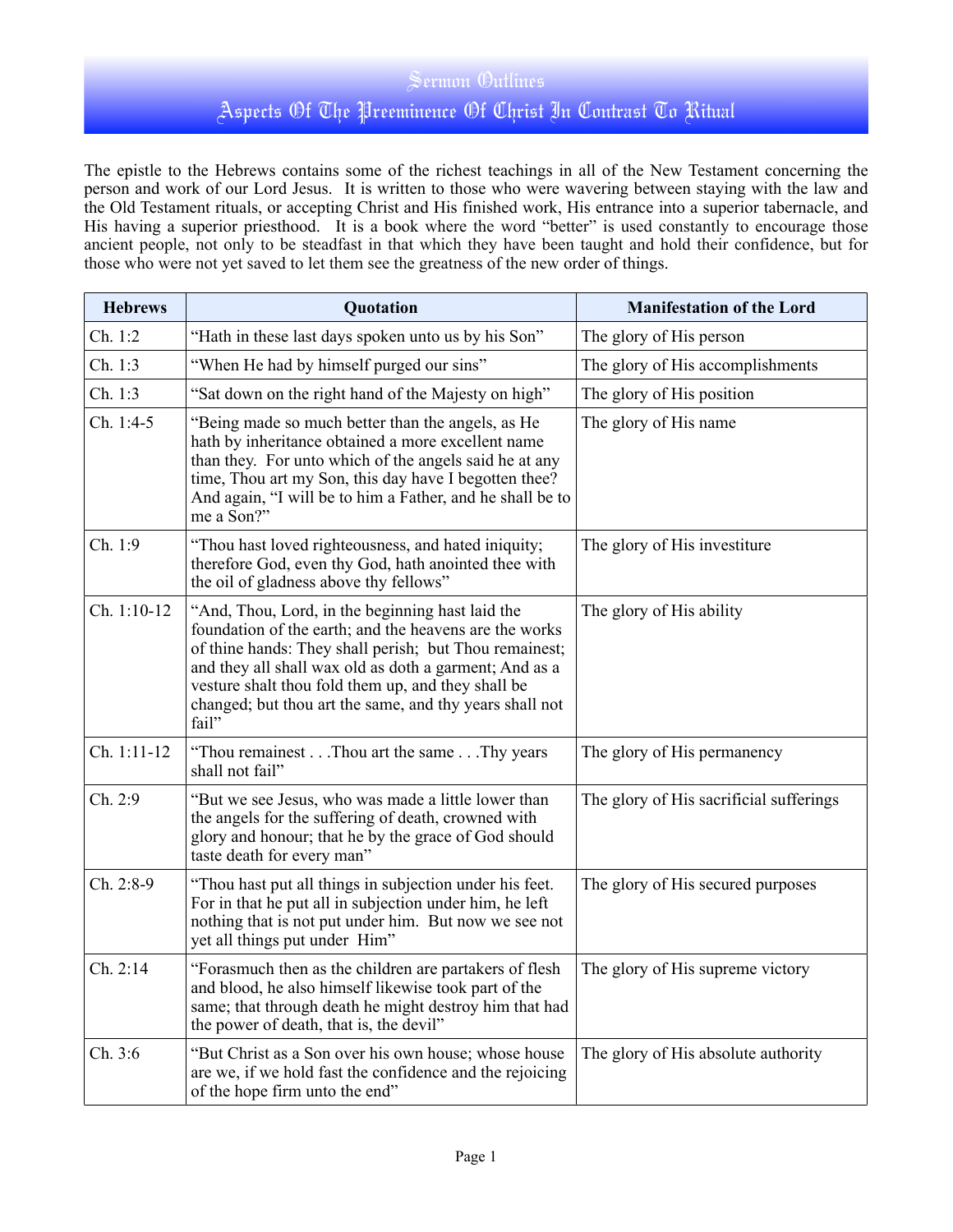## Sermon Outlines Aspects Of The Preeminence Of Christ In Contrast To Ritual

| Ch. 4:15    | "For we have not an high priest which cannot be<br>touched with the feeling of our infirmities; but was in<br>all points tempted like as we are, yet without sin"                                                                                                                                                                                             | The glory of His sympathy                 |
|-------------|---------------------------------------------------------------------------------------------------------------------------------------------------------------------------------------------------------------------------------------------------------------------------------------------------------------------------------------------------------------|-------------------------------------------|
| Ch. 5:4-6   | "And no man taketh this honour unto himself, but he<br>that is called of God, as was Aaron. So also Christ<br>glorified not himself to be made an high priest; but he<br>that said unto him, Thou art my Son, today have I<br>begotten thee. As he saith also in another place, Thou<br>art a priest forever after the order of Melchisedec"                  | The glory of His endorsement              |
| Ch. 5:7-8   | "Who in the days of his flesh, when He had offered up<br>prayers and supplications with strong crying and tears<br>unto him that was able to save Him from death, and<br>was heard in that He feared; Though he were a Son, yet<br>learned He obedience by the things which He suffered"                                                                      | The glory of His experiences              |
| Ch. 6:18-20 | "We might have a strong consolation, who have fled<br>for refuge to lay hold upon the hope set before us:<br>Which hope we have as an anchor of the soul, both<br>sure and stedfast, and which entered into that within<br>the veil; Whither the forerunner is for us entered, even<br>Jesus, made an high priest for ever after the order of<br>Melchisedec" | The glory of His entrance                 |
| Ch. 7       | Superior to Aaron (the whole chapter)                                                                                                                                                                                                                                                                                                                         | The glory of His enrichment               |
| Ch. 7:24    | "But this man, because he continueth ever, hath an<br>unchangeable priesthood"                                                                                                                                                                                                                                                                                | The glory of His eternalness              |
| Ch. 8:1     | "Now of the things which we have spoken this is the<br>sum: We have such an high priest, who is set on the<br>right hand of the throne of the Majesty in the heavens"                                                                                                                                                                                         | The glory of His glorious exaltation      |
| Ch. 8:6     | "But now hath He obtained a more excellent ministry,<br>by how much also He is the Mediator of a better<br>covenant, which was established upon better promises"                                                                                                                                                                                              | The glory of His ratification of it       |
| Ch. 9:12    | "Neither by the blood of goats and calves, but by His<br>own blood He entered in once into the holy place,<br>having obtained eternal redemption for us"                                                                                                                                                                                                      | The glory of His principle of entrance    |
| Ch. 9:13-14 | "For if the blood of bulls and of goats, and the ashes of<br>an heifer sprinkling the unclean, sanctifieth to the<br>purifying of the flesh: How much more shall the blood<br>of Christ, who through the eternal Spirit offered<br>himself without spot to God, purge your conscience<br>from dead works to serve the living God?"                            | The glory of His perfection of sacrifice  |
| Ch. 9:15    | "And for this cause He is the Mediator of the New<br>Testament, that by means of death, for the redemption<br>of the transgressions that were under the first<br>testament, they which are called might receive the<br>promise of eternal inheritance"                                                                                                        | The glory of His dispensational sacrifice |